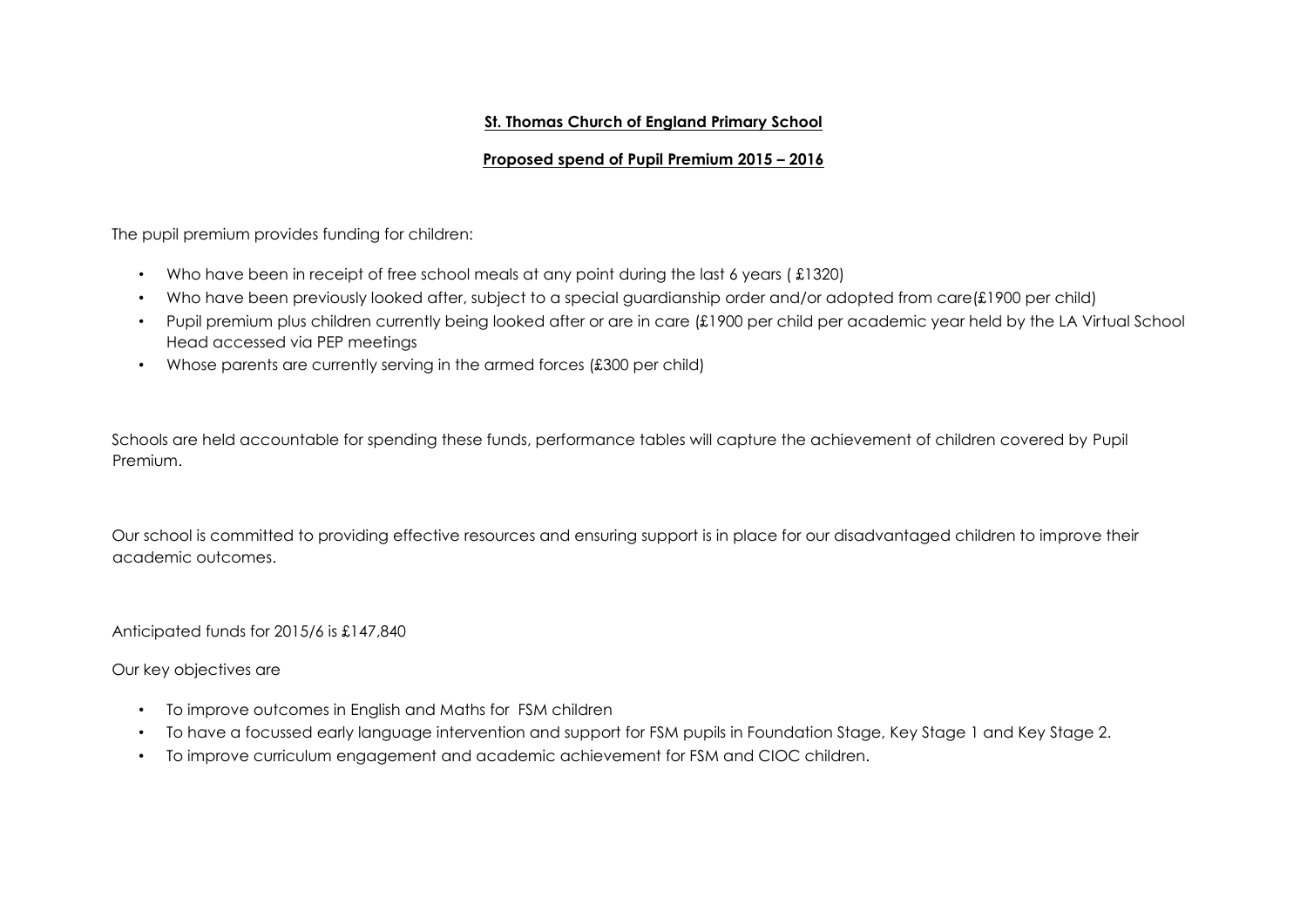**Objective 1:** To improve outcomes in English and Maths for FSM children

Action: To deploy additional teachers and teaching assistants to provide small group and 1:1 intervention for FSM/CIOC who are working below year group expectations and or at risk of falling below 100 in standardised scores in English and maths

## **Rationale:**

Sutton document 'One-to-one tutoring +5 months moderate impact' 'For pupils eligible for free school meals (FSM) with lower prior attainment, those who received tuition were more likely to achieve a Level 4 at KS2 and make two levels of progress than those who did not receive tuition. (Secondary ready with a scaled score of at least 100 and making at least expected progress)

Evaluation of the Making Good Progress Pilot (2010). DCSF Research Report RR184. PricewaterhouseCoopers (PwC) LLP

| <b>30CCESS CHIENU</b> . A TEQUOLIDITILI ILE QHQIHHIGHI QQD OQ TSIM QHQ IYOH TSIM QOLOSS YEQI QHOUDS IH JUIY ZUTO IH LHQIISH QHQ MQHIS |                                                                                                                                                   |                                                                                                                                                                                                                                                                                                                                                                                                                                                                                                                                                                               |        |
|---------------------------------------------------------------------------------------------------------------------------------------|---------------------------------------------------------------------------------------------------------------------------------------------------|-------------------------------------------------------------------------------------------------------------------------------------------------------------------------------------------------------------------------------------------------------------------------------------------------------------------------------------------------------------------------------------------------------------------------------------------------------------------------------------------------------------------------------------------------------------------------------|--------|
| Date                                                                                                                                  | Person responsible                                                                                                                                | <b>Monitoring and evaluation</b>                                                                                                                                                                                                                                                                                                                                                                                                                                                                                                                                              | Cost   |
| Sept 2015                                                                                                                             | LB - Assessment/Tracking<br>CRS-RR and SENCo<br>$JM - ECC$<br>$LN - AHI$ Maths<br><b>Classteachers</b><br>DW - Phonics lead<br>MD – Homework Club | Tracking and monitoring of data<br>for FSM children Entry and exit<br>data analysed for intervention<br>programmes Increased target<br>support from TAs for phonics,<br>reading and maths<br>Focussed 'narrowing the gap'<br>support including: Reading<br>Recovery, Every Child a<br>Counter, Read Write Inc,<br>Better Reading, Pre teaching<br>Vocabulary, inference, 1st<br>Class@number, Success at<br>arithmetic, Homework Club<br>Additional Teacher support in<br>Reading Recovery, ECC for<br>children who are currently<br>working below age related<br>expectation | £62000 |

**Success Criteria**: A reduction in the attainment gap od FSM and Non FSM across year groups in July 2016 in English and Maths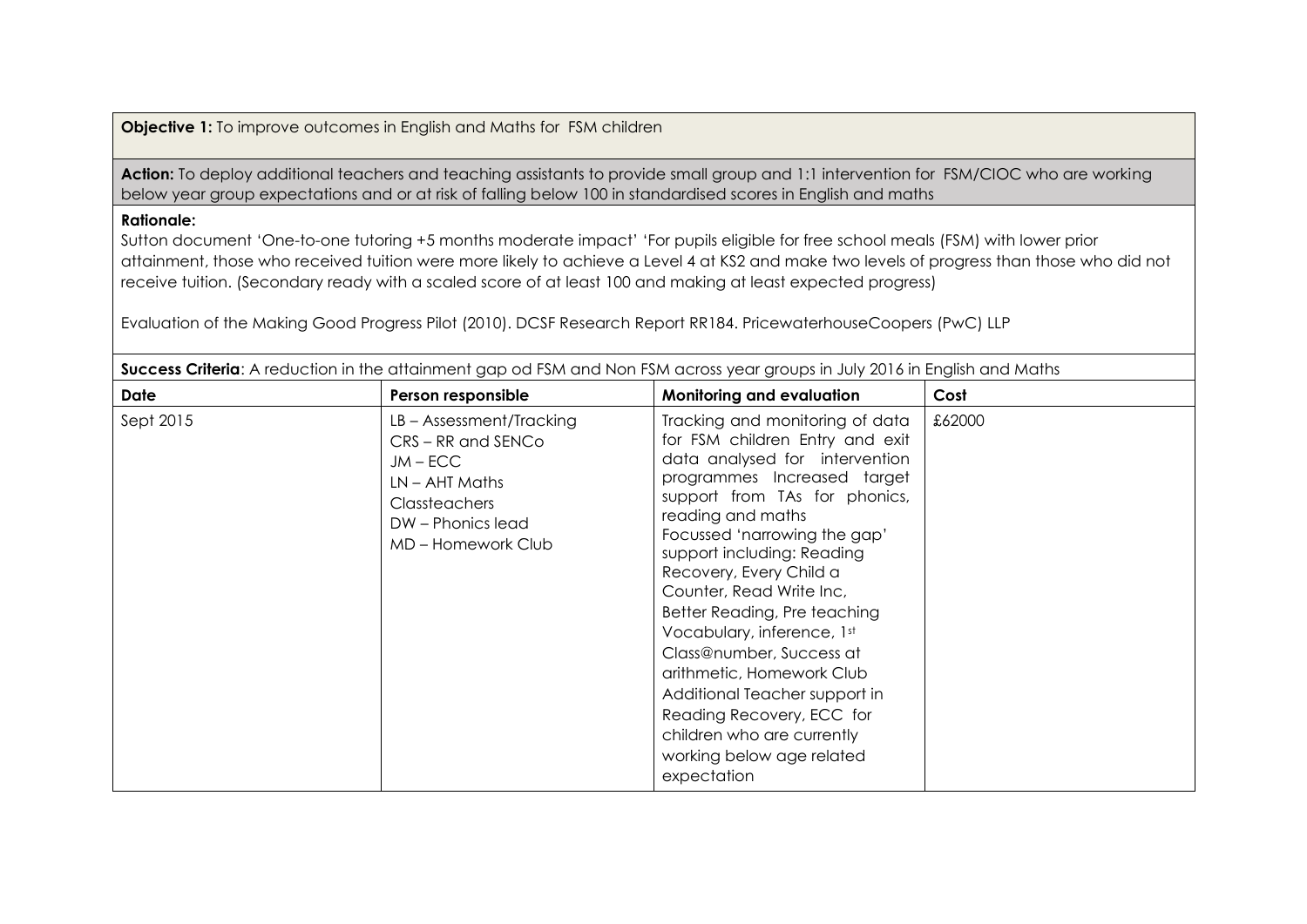**Objective 2:** To provide early language intervention and support for PP children in FS and KS1 and to provide oracy support in KS2 through intervention programmes

**Action:** To employ apart time Language for life consultant

Early intervention through access to specialist Level 3 TA in FS (NN)

Employment of Level 2 TA to deliver intervention programmes (SH)

Employment of a speech development drama specialist (PS)

Introduction of Speaker of the week and Drama Stars of the week initiatives

**Rationale:** Primary National Curriculum: Teachers should develop pupils' spoken language, reading, writing and vocabulary as integral aspects of the teaching of every subject.

**Success Criteria:** Language acquisition of PP children in line with national expectations

| Date      | Person responsible                                                    | Monitoring and evaluation                                                                                                                               | Cost   |
|-----------|-----------------------------------------------------------------------|---------------------------------------------------------------------------------------------------------------------------------------------------------|--------|
| Sept 2015 | $PSJ - L$ for L<br>CRS SENCO<br>DW-FS Leader<br>PS - Drama Specialist | Tracking and monitoring of data<br>for FSM children<br>Entry and exit data analysed -<br>Baseline, BPVS, DLS<br>Focussed 'narrowing the gap'<br>support | £36000 |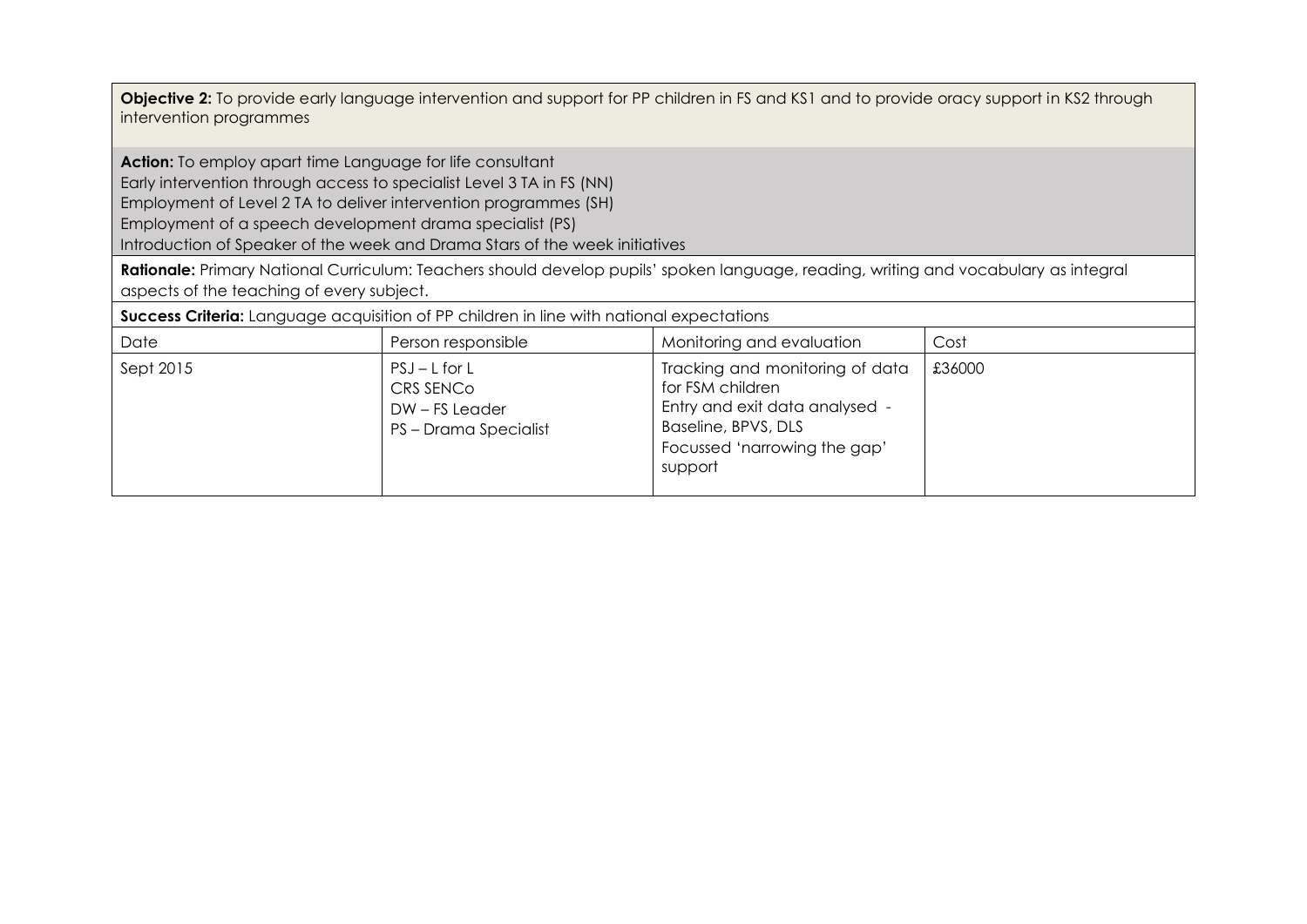**Objective 3:** To improve curriculum engagement and academic achievement for PP children

Action 1: Implement subsidies for FSM pupils to allow them to fully access the curriculum and contribute to 'Narrowing the gap' Identify and provide support for children who have barriers to learning related to delayed behavioural, emotional and social development. Employment of PWC Engagement of Familywise service

# **Rationale:**

Sutton document: 'the choices that schools make in allocating the money will be vital so that the funding can help raise pupils' attainment'

**Success Criteria:** A reduction in the attainment gap od FSM and Non FSM across year groups in July 2016

| Date      | Person responsible                                   | Monitoring and evaluation                                                                                                                                                                                                               | Cost   |
|-----------|------------------------------------------------------|-----------------------------------------------------------------------------------------------------------------------------------------------------------------------------------------------------------------------------------------|--------|
| Sept 2015 | $VB - PWC$<br>$PW - ELSA$<br>$CRS - SENCo$           | <b>Evaluation of Familywise</b><br>Children identified and ELSA<br>support in place                                                                                                                                                     | £45000 |
|           | $LB - Assessment/tracting$<br>LN-AHT - Att and Punct | Liaison with AP - The Heights<br>and<br>placements sought as<br>appropriate<br>Children with delayed<br>behavioural needs identified<br>and<br>provision in place<br>Assessment data<br>and<br>attendance/punctuality<br>data monitored |        |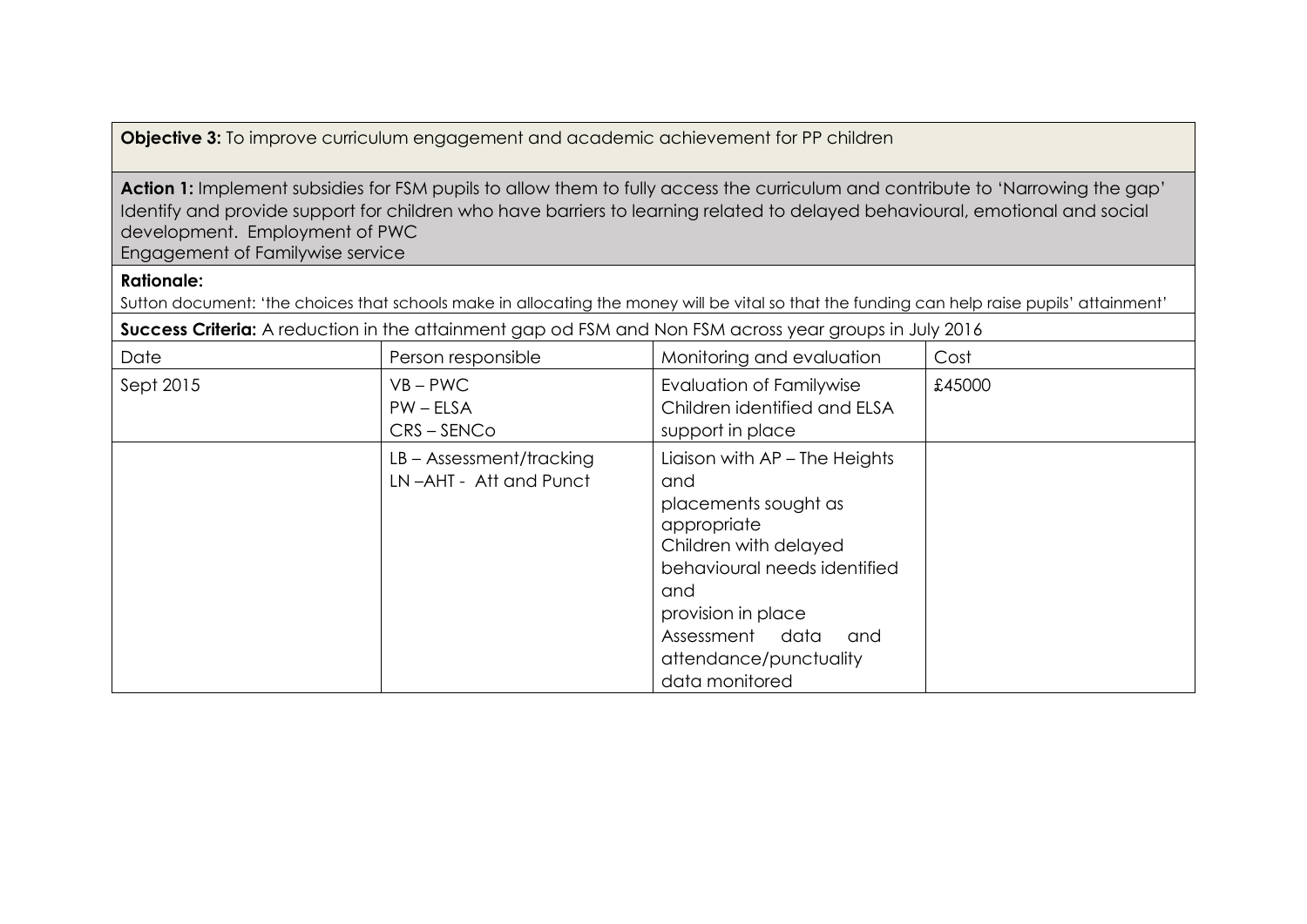Action 2: To provide PP pupils with access to Breakfast club and Walking Bus, particularly those who are not meeting year group national standards and/or those for whom attendance and punctuality is a cause for concern

#### **Rationale:**

To provide PP children with a free breakfast for children • not meeting year group national standards • attendance and punctuality are causing concern

| Success criteria: Offer of Breakfast club/Walking Bus taken up and improved attendance and punctuality |                                                                                                     |                                                                                                      |                                                                      |
|--------------------------------------------------------------------------------------------------------|-----------------------------------------------------------------------------------------------------|------------------------------------------------------------------------------------------------------|----------------------------------------------------------------------|
| Date                                                                                                   | Person responsible                                                                                  | Monitoring and evaluation                                                                            | Costs                                                                |
| September 2015                                                                                         | LB-assessment and Tracking<br>LN-Attendance and Punctuality<br>Breakfast club staff<br>Office staff | Attainment data and<br>attendance and punctuality<br>data of PP Breakfast club children<br>monitored | 60p per pupil per day (£114 per<br>year)                             |
| <b>Action 3:</b> To ensure CIOC entitlement is met and attainment is monitored                         |                                                                                                     |                                                                                                      |                                                                      |
| <b>Rationale:</b><br>CIOC make academic and social progress in line with peers                         |                                                                                                     |                                                                                                      |                                                                      |
| Success criteria: CIOC children make academic progress in line with expectations                       |                                                                                                     |                                                                                                      |                                                                      |
| Date                                                                                                   | Person responsible                                                                                  | Monitoring and evaluation                                                                            | costs                                                                |
|                                                                                                        | DS-DHT-CIOC teacher VB<br>- PWC                                                                     | Progress of CIOC to be monitored<br>CIOC evaluation of spend via PEP<br>reports                      | £1900 per child for current pupils<br>depending on numbers in school |